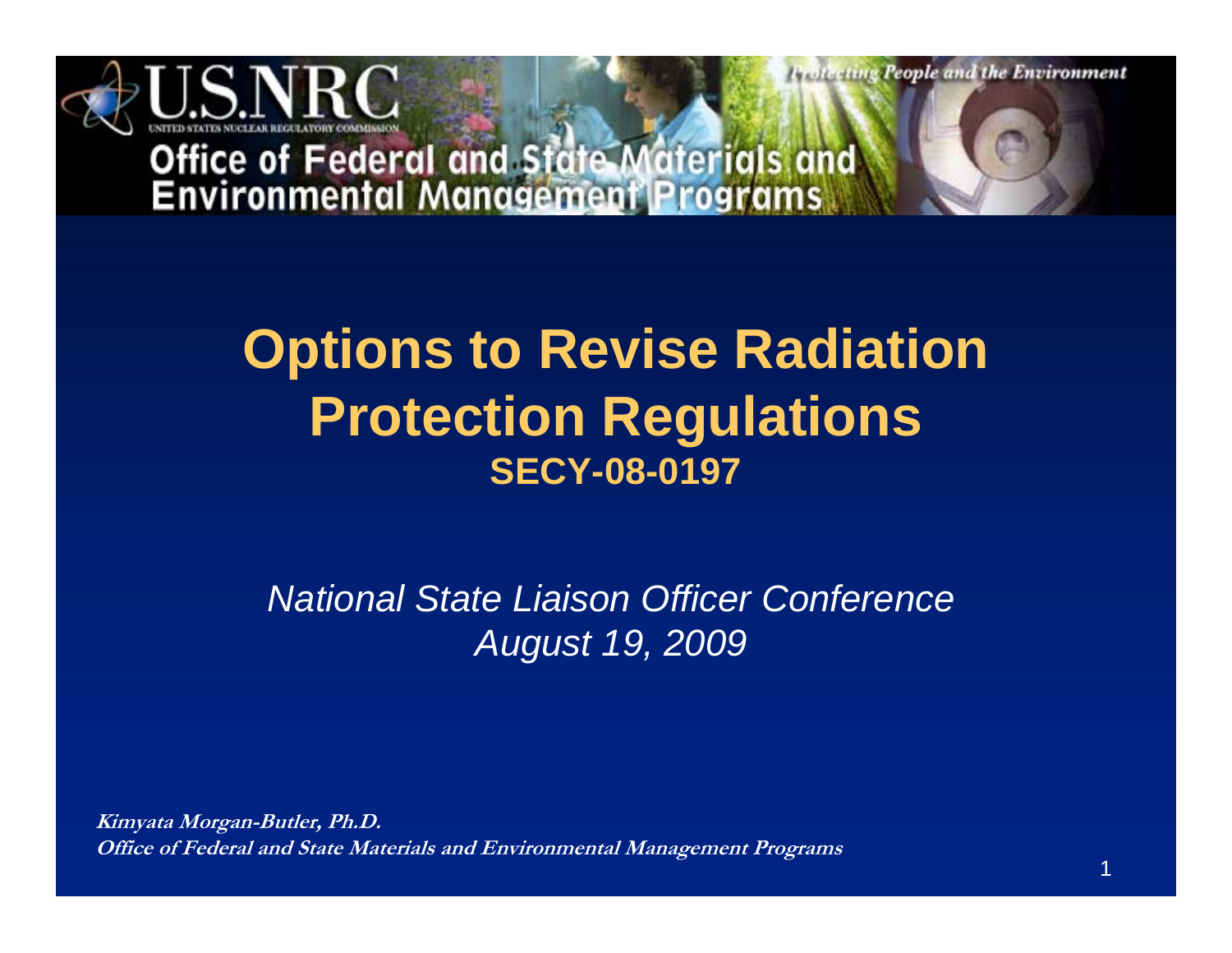#### **Context**

- **Radiation Protection regulations and guidance cover everything from Nuclear Power Plants to industrial and medical uses.**
- **Activities may be covered by NRC regulations, or be those of an Agreement State.**
- **Other Federal Agencies, including the Environmental Protection Agency (EPA) and the Occupational Safety and Health Administration (OSHA) also have roles.**



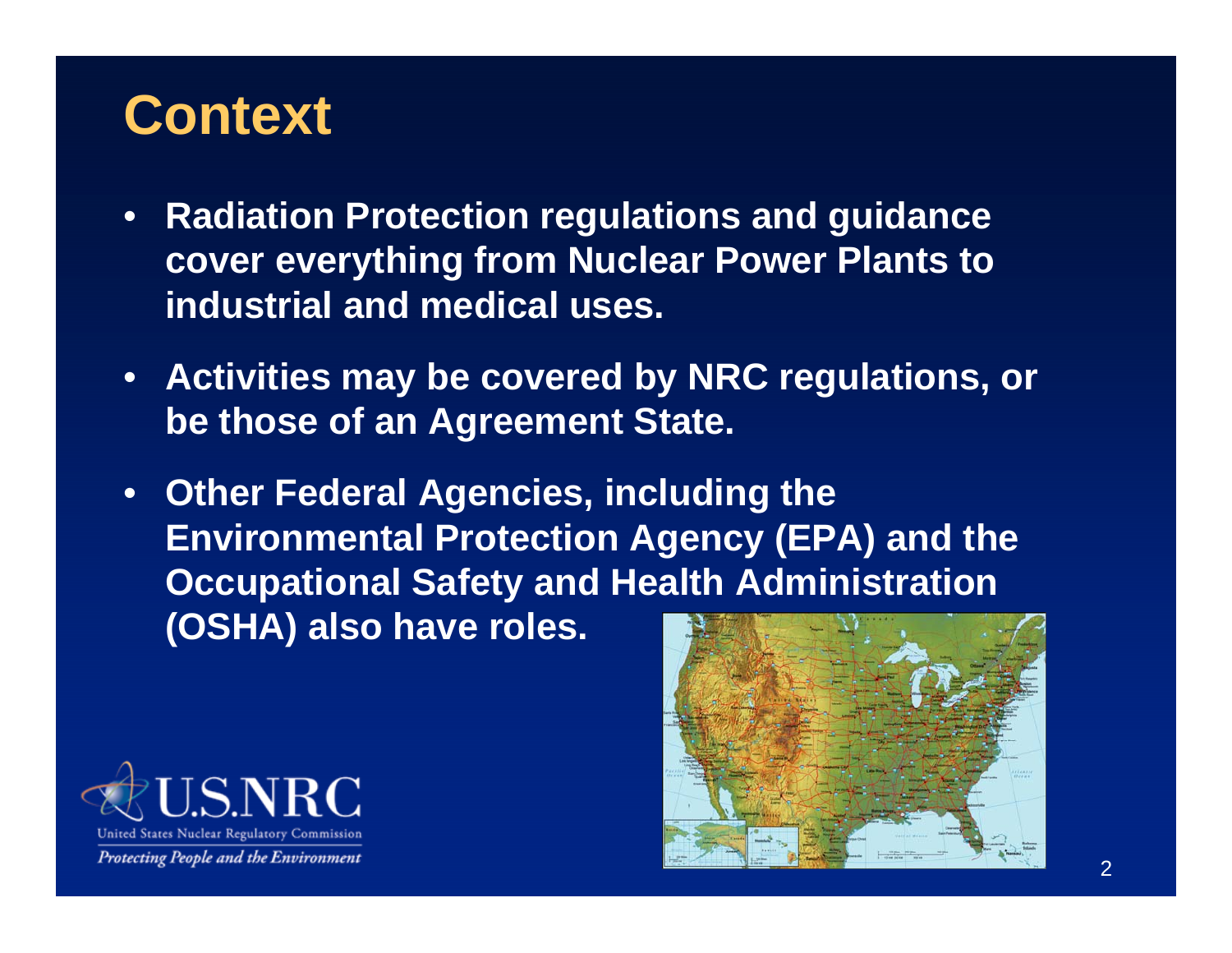# **Background**

- **Most recent rulemaking to incorporate the recommendations of the ICRP into 10 CFR 20 was completed in 1991, and was based primarily on ICRP Publications 26 (1977)**
- **Regulations that contained explicit dose criteria, rather than cross-references to Part 20, were not updated in 1991, and remain based primarily on ICRP Publications 1 (1958) and 2 (1959)**



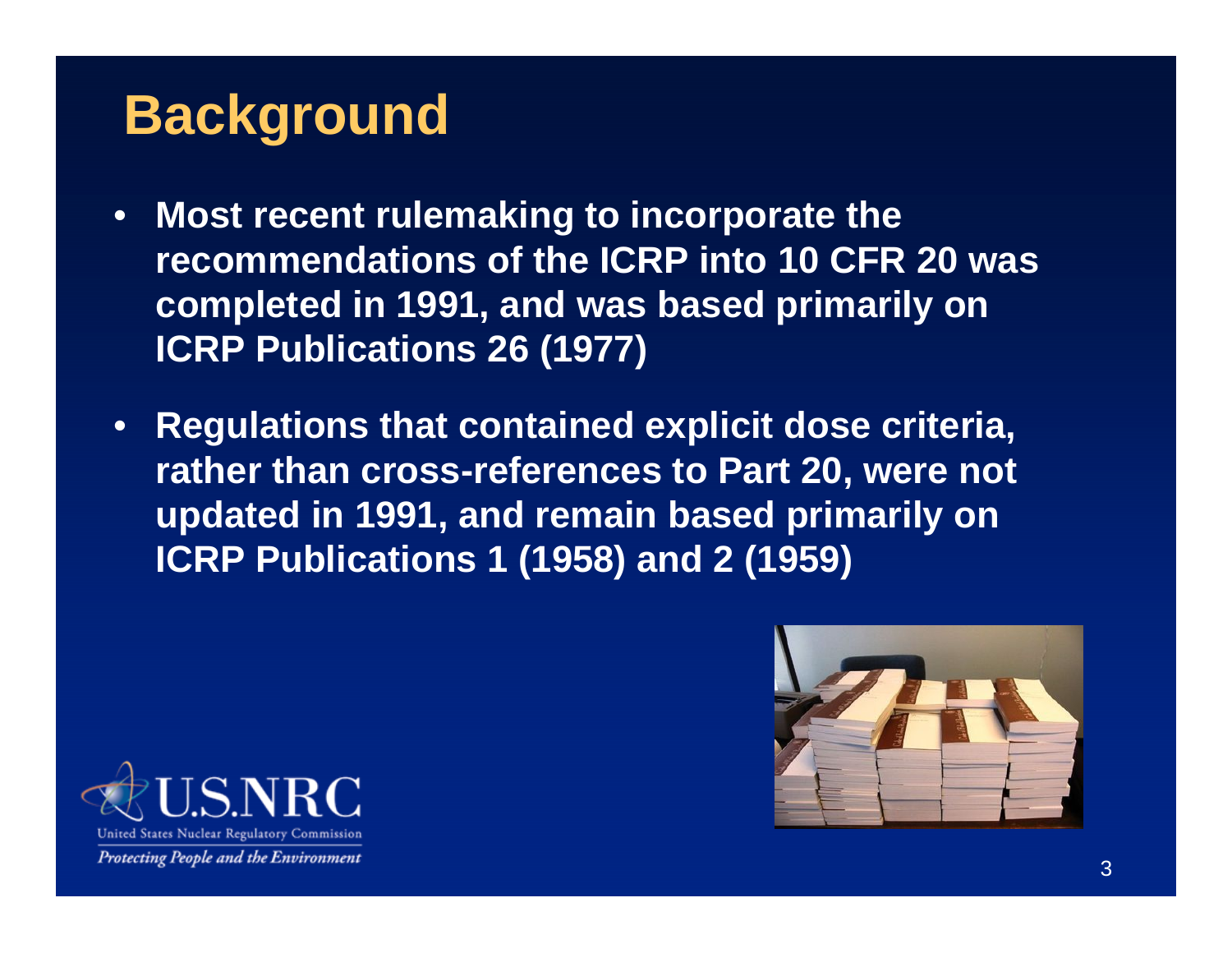# **Background**

- **NRC staff recommended in 2001 that the Commission wait for next set of ICRP recommendations, and begin Technical Basis development**
- **Commission agreed in April, 2002, but did not approve Technical Basis efforts**
- **ICRP Recommendations published in December, 2007 as Publication 103, following considerable public consultation**



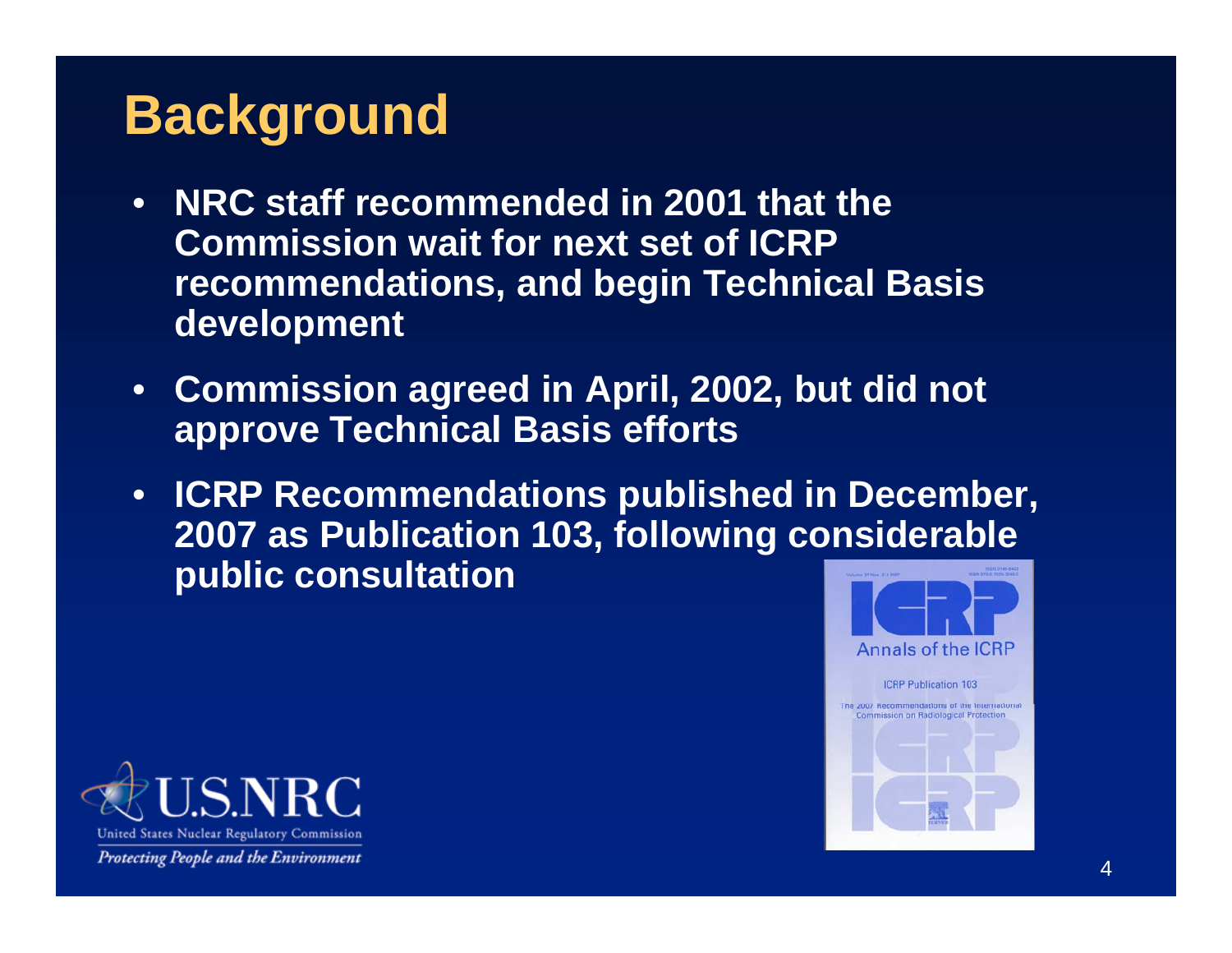#### **SECY-08-0197**

- **Policy Issue Notation Vote paper provided to Commission on December 18, 2008**
- **Provided Options for next steps regarding NRC radiation protection standards**
- **Provided Background on technical issues in 10 CFR Part 20 and 10 CFR Part 50**
- **Recommended Commission approval for staff to undertake stakeholder dialogue and technical basis developmentPOLICY ISSUE**  $(Mathation What)$



| ,,,,,,,,,,,,,,,,, |                   |                                                                                                                                                                                     |  |
|-------------------|-------------------|-------------------------------------------------------------------------------------------------------------------------------------------------------------------------------------|--|
|                   | December 18, 2008 | SECY-08-0197                                                                                                                                                                        |  |
|                   | FOR:              | The Commissioners                                                                                                                                                                   |  |
|                   | FROM:             | R. W. Borchardt<br><b>Executive Director for Operations</b>                                                                                                                         |  |
|                   | SUBJECT:          | OPTIONS TO REVISE RADIATION PROTECTION REGULATIONS AND<br>GUIDANCE WITH RESPECT TO THE 2007 RECOMMENDATIONS OF<br>THE INTERNATIONAL COMMISSION ON RADIOLOGICAL<br><b>PROTECTION</b> |  |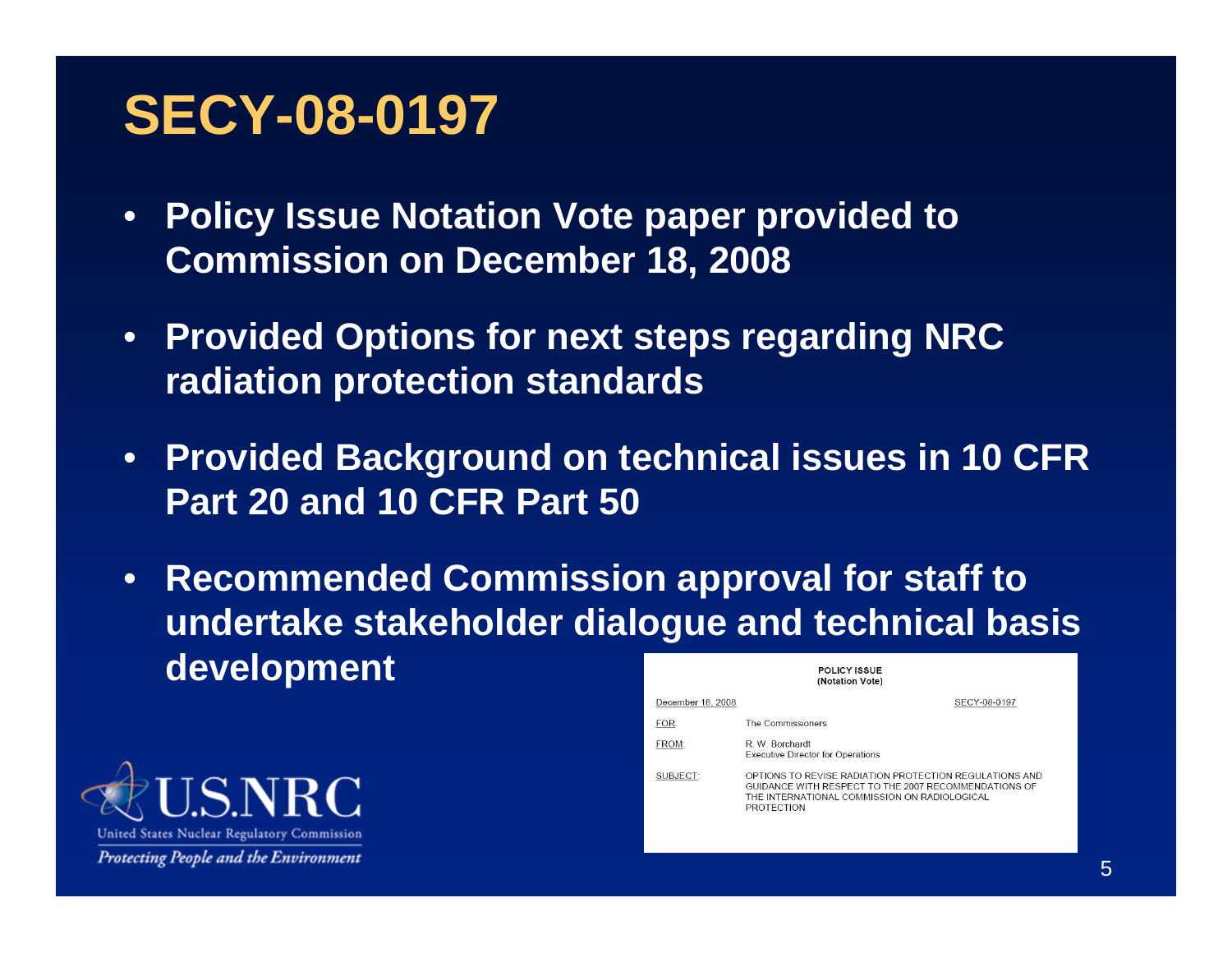#### **SRM-SECY-08-0197**

- **Commission approved staff recommendation April 2, 2009**
- **Objective is to explore implications, as appropriate and where scientifically justified, of greater alignment with ICRP Publication 103.**
- **Given adequate protection, discussion is to focus on discerning the benefits and burdens associated with revising the radiation protection regulatory framework**



|                       | April 2, 2009                                                                                                                                                                                                       |      |
|-----------------------|---------------------------------------------------------------------------------------------------------------------------------------------------------------------------------------------------------------------|------|
| <b>MEMORANDUM TO:</b> | R. W. Borchardt<br><b>Executive Director for Operations</b>                                                                                                                                                         |      |
| FROM:                 | Annette L. Vietti-Cook, Secretary                                                                                                                                                                                   | /RA/ |
| SUBJECT:              | STAFF REQUIREMENTS - SECY-08-0197 - OPTIONS TO<br>REVISE RADIATION PROTECTION REGULATIONS AND<br>GUIDANCE WITH RESPECT TO THE 2007<br>RECOMMENDATIONS OF THE INTERNATIONAL COMMISSION<br>ON RADIOLOGICAL PROTECTION |      |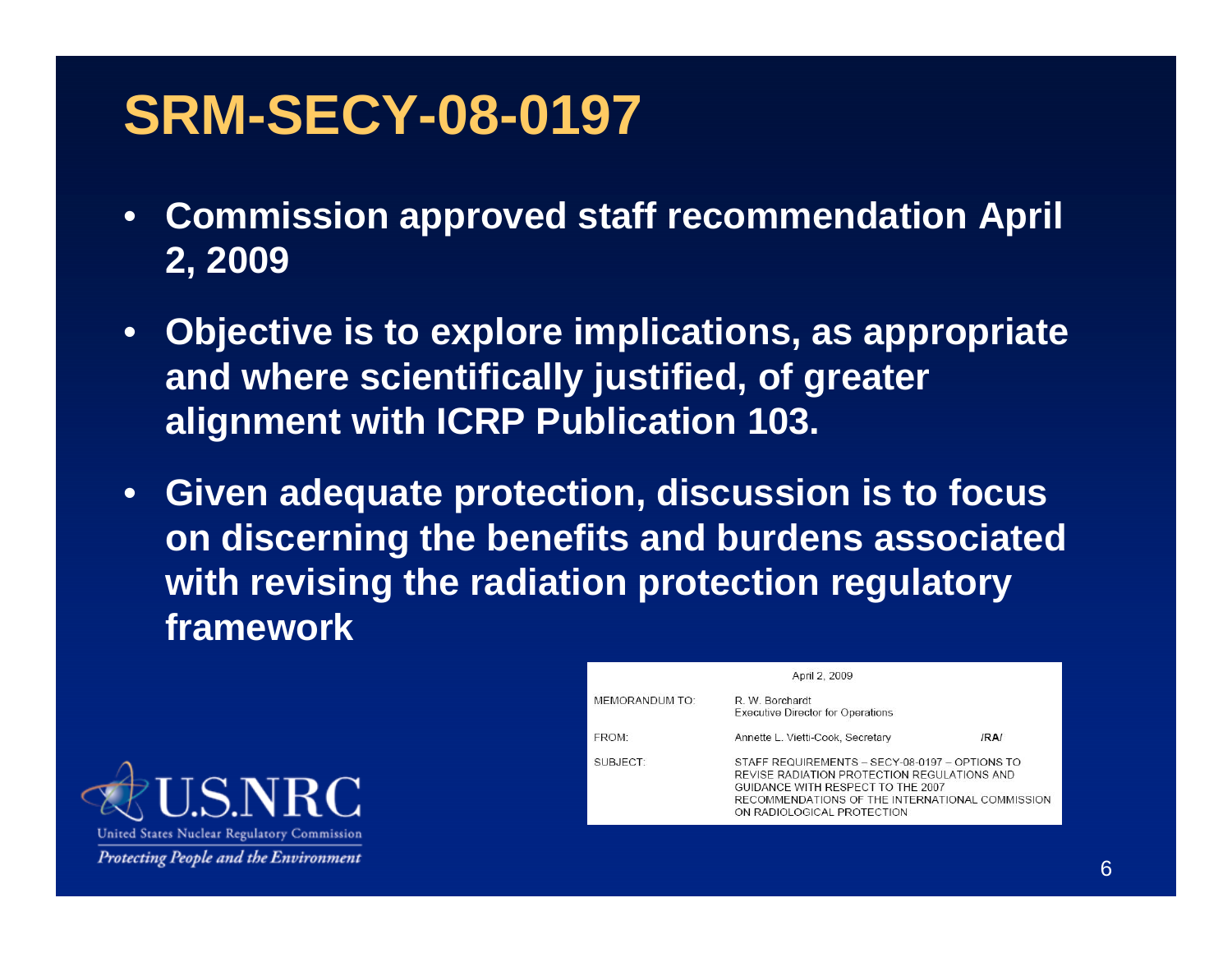#### **Issues**

- **Effective Dose**
- **Numerical Values**
- **Occupational Dose Limits**
- **Dose Limits for Embryo/Fetus**
- **Use of Constraints for ALARA planning**
- **Revision of Part 50 Appendix I for Effluent ALARA**



![](_page_6_Picture_8.jpeg)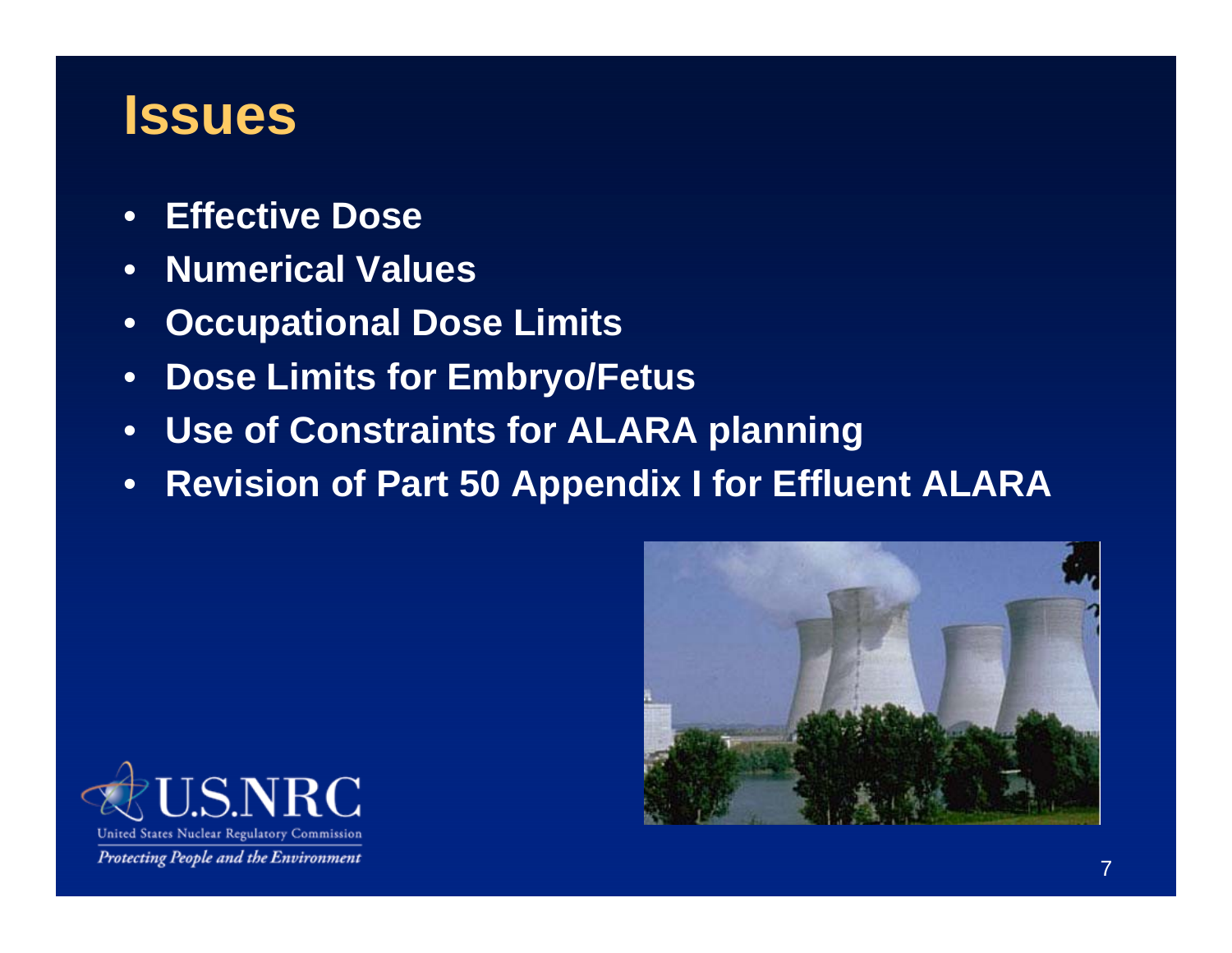# **Moving Forward**

- **NRC staff is looking to engage stakeholders on the technical issues and options for resolution**
	- **What are YOUR thoughts on the technical issues?**
	- **What are the impacts of different options?**
	- **Are there other options that should be considered?**
	- **What other issues need to be put on the table?**
	- **What information is needed to make decisions?**
	- **What information can you bring to the table to aid in the discussions?**

![](_page_7_Picture_8.jpeg)

![](_page_7_Picture_9.jpeg)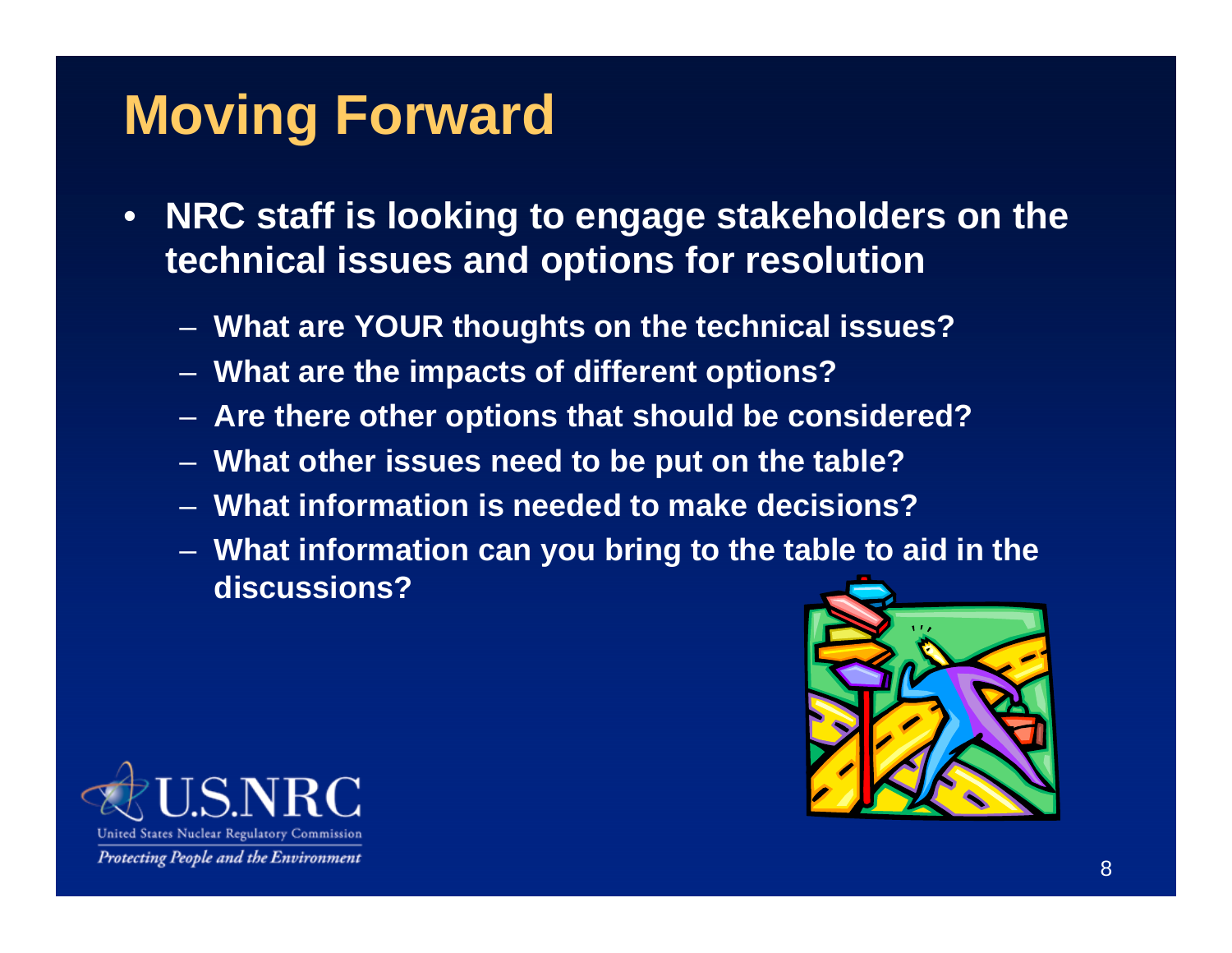### **Schedule**

- **Spring Summer 2009: Initial discussions and awareness presentations**
- **Fall 2009: Initiate detailed discussions, including possible workshops, on options and impacts**
- **2010: Continued development and refinement of information, options, and impacts**
- **Ongoing: Technical basis development, interactions with Federal Agencies through ISCORS**

![](_page_8_Picture_5.jpeg)

![](_page_8_Figure_6.jpeg)